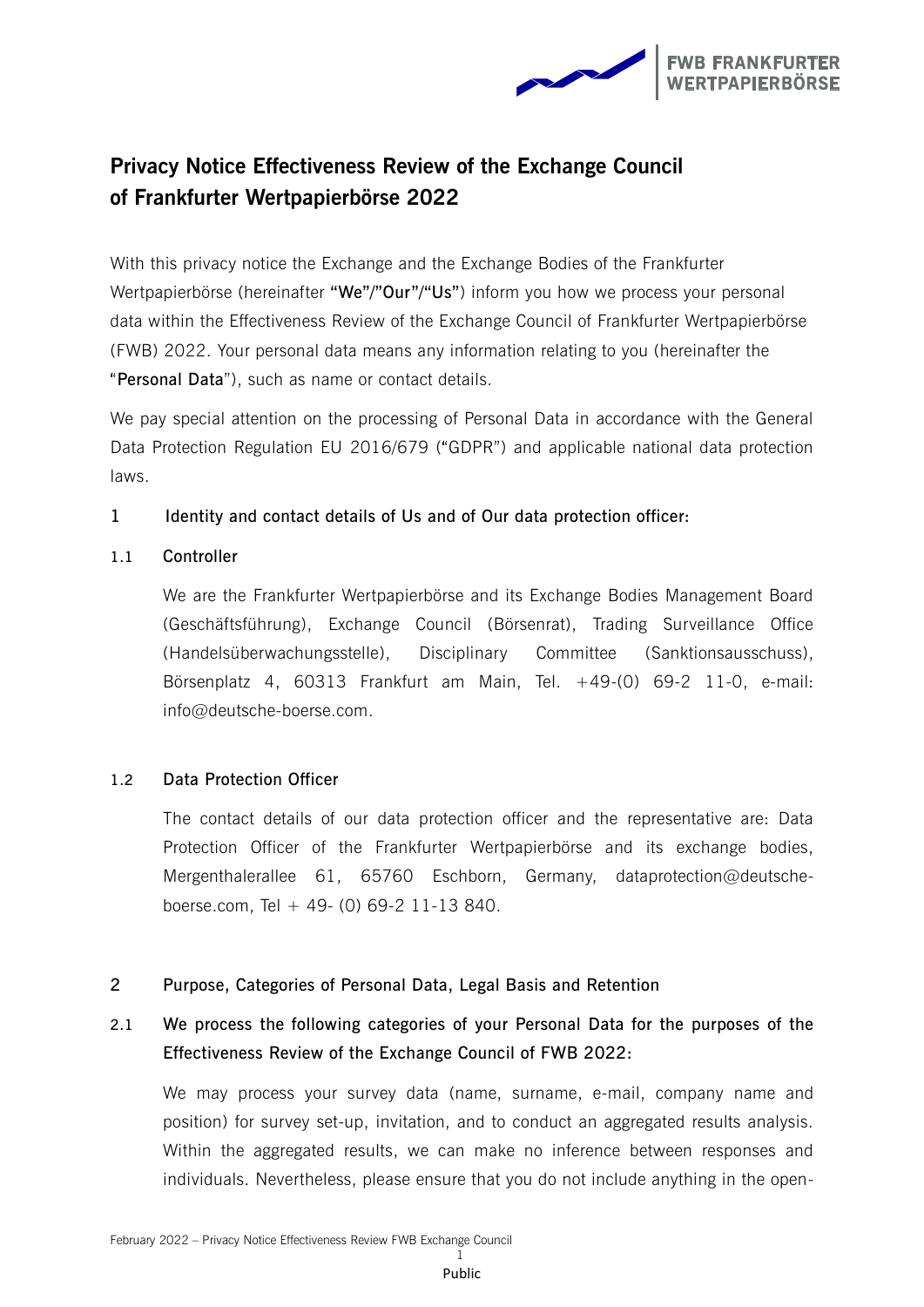

# **Privacy Notice Effectiveness Review of the Exchange Council of Frankfurter Wertpapierbörse 2022**

ended comments in the questionnaire that identifies you or another person as an individual.

### **Legal basis for Our processing of your Personal Data**

The legal basis is Art. 6 para. 1 lit. (f) of the GDPR, permitting the processing of Personal Data for the purposes of our legitimate interests in gaining information on the perception of the Exchange Council members on the work of the Council and possibilities to improve the effectiveness of the Exchange Council.

#### **2.2 Do you have to provide your Personal Data to Us?**

The participation in the Effectiveness Review 2022 is voluntary and all responses are kept strictly confidential.

#### **2.3 Do We make automated decisions on you?**

We do not make any automated decisions solely on automatic processing, including profiling, which produces legal effects concerning you or similarly significantly affects you.

#### **2.4 Retention periods**

**3** The period for which your Personal Data will be stored by the Data Processor for twelve months after conduction of the Effectiveness Review 2022. The individual results of the Effectiveness Review 2022 are solely available to Boards and Committees Eurex. The results of the review will be presented kept in pure anonymous form and do not contain personal data allowing interference to individuals.

### **4 Transfer of Personal Data to Third Parties**

Your personal data will be stored exclusively in Our database and on Our servers, or on those of Our commissioned data processing providers. Our commissioned data processing providers process personal data exclusively within the European Union or an adequate data protection level will be provided by the use of appropriate safeguards in accordance with Article 44 et seq. of the GDPR.

Under these conditions, recipients of your personal data are service providers (processors) in the following areas: